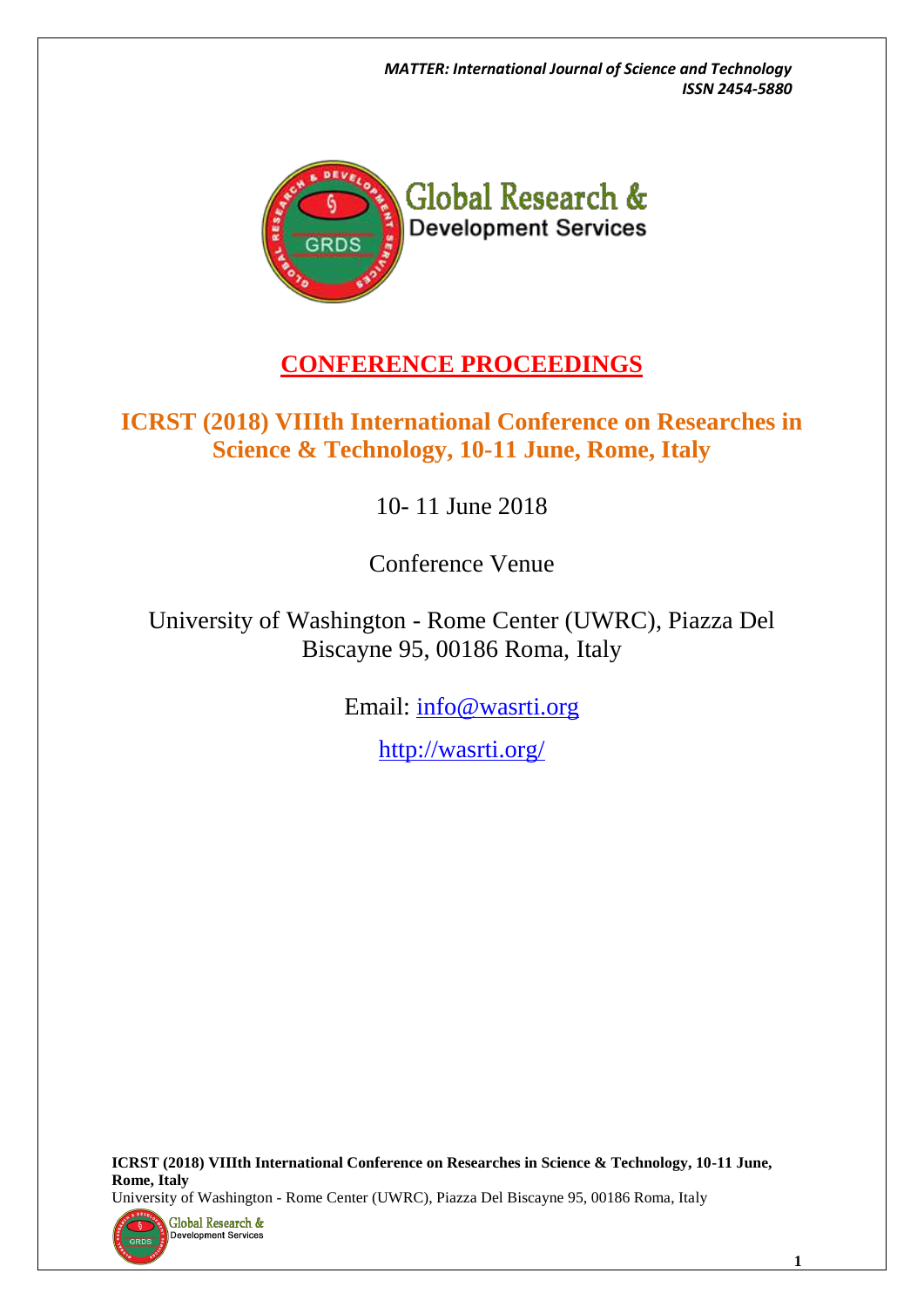# **Table of Content:**

| S. No. | <b>Particulars</b>          | <b>Page Numbers</b> |
|--------|-----------------------------|---------------------|
| 1.     | Preface                     | 3                   |
| 2.     | <b>Keynote Description</b>  | 4                   |
| 3.     | <b>List of Presenters</b>   | $5 - 35$            |
| 4.     | List of Listeners           | $35 - 36$           |
| 5.     | <b>Upcoming Conferences</b> | 36-37               |

**ICRST (2018) VIIIth International Conference on Researches in Science & Technology, 10-11 June, Rome, Italy**  University of Washington - Rome Center (UWRC), Piazza Del Biscayne 95, 00186 Roma, Italy



 **2**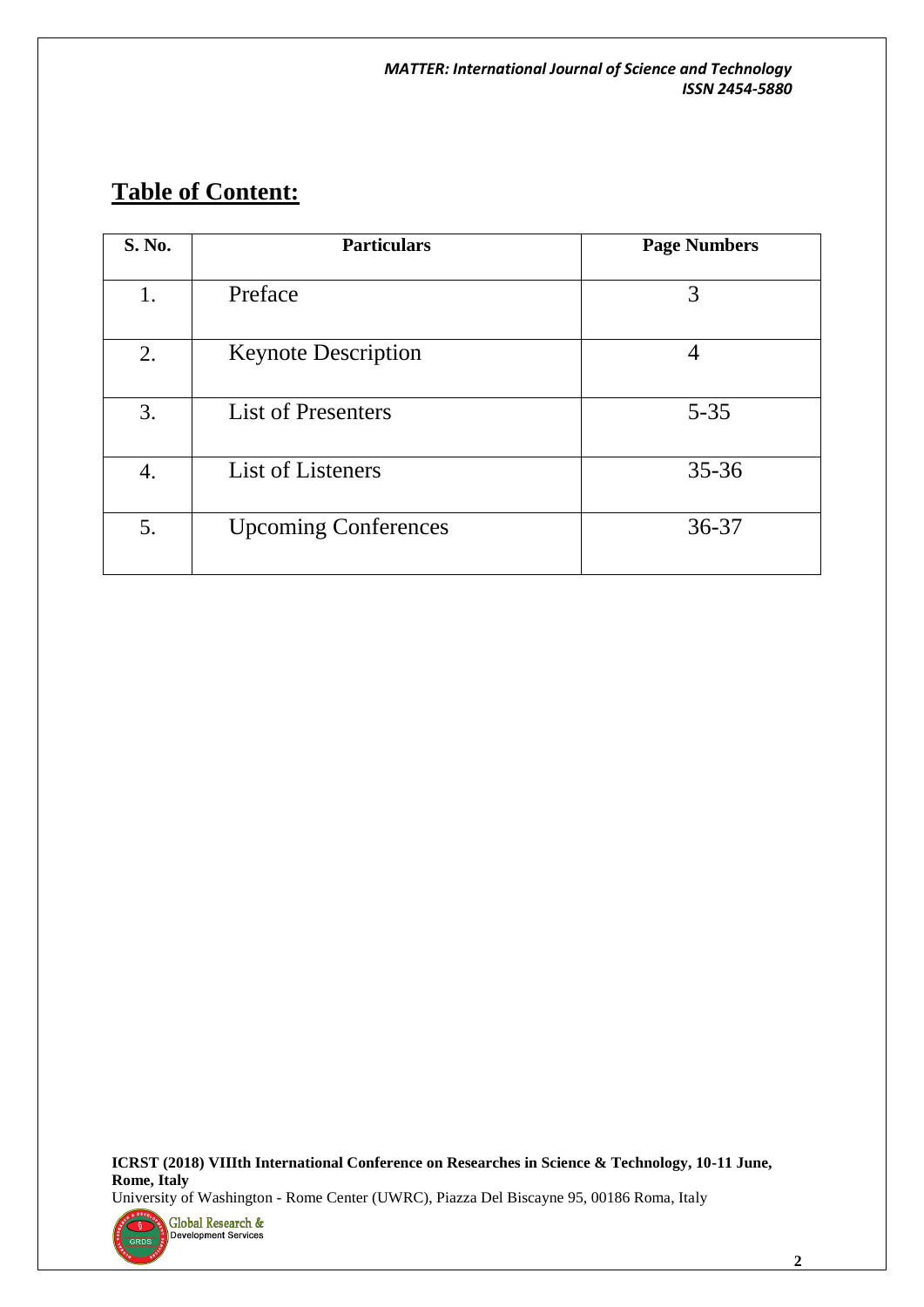|                        | analysis. In the analysis, finite element program PLAXIS and limit                                                                                           |
|------------------------|--------------------------------------------------------------------------------------------------------------------------------------------------------------|
|                        | equilibrium program SLIDE were used and critical sections are considered.                                                                                    |
|                        | The parameters used in the analysis were obtained from laboratory and site                                                                                   |
|                        | investigations. In the study, the effect of the model and failure type on the                                                                                |
|                        | slope stability were investigated. It has been found that soil model type and                                                                                |
|                        | failure mechanism are main parameters in the stability analysis and there is                                                                                 |
|                        | a good agreement between finite element and limit equilibrium methods.                                                                                       |
| <b>Costel Bumbac</b>   | Keywords: Slope stability, finite element method, limit equilibrum analysis.<br><b>Experimental Studies On Microbial Populations Diversity In Continuous</b> |
| <b>GICICRST1806111</b> | <b>Flow Aerobic Granular Sludge Systems</b>                                                                                                                  |
|                        |                                                                                                                                                              |
|                        | <b>Costel Bumbac</b>                                                                                                                                         |
|                        | Department of Environmental Technologies and Technology Transfer,                                                                                            |
|                        | National Research and Development Institute for Industrial Ecology                                                                                           |
|                        |                                                                                                                                                              |
|                        | Elena Elisabeta Manea                                                                                                                                        |
|                        | Department of Environmental Technologies and Technology Transfer,                                                                                            |
|                        | National Research and Development Institute for Industrial Ecology                                                                                           |
|                        |                                                                                                                                                              |
|                        | <b>Abstract</b><br>Recent trends in wastewater treatment research have focused, under the                                                                    |
|                        | urge of improving wastewater treatment performances and cost-efficiency,                                                                                     |
|                        | on adapting the aerobic granular sludge technology to continuous flow                                                                                        |
|                        | operation regime.                                                                                                                                            |
|                        | In our study, we followed both the evolution of wastewater treatment                                                                                         |
|                        | lab scale continuous flow bioreactors (in different<br>performance in                                                                                        |
|                        | configurations) and the comparative evolution of the microbial populations                                                                                   |
|                        | of the aerobic granular sludge. The aerobic sludge<br>granules were                                                                                          |
|                        | continuously monitored during reactor start-up, granules formation and                                                                                       |
|                        | steady state conditions, in terms of microbial diversity and morphology by                                                                                   |
|                        | DNA fingerprinting using qPCR amplification and respectively, confocal                                                                                       |
|                        | laser scanning microscopy and scanning electron microscopy. The                                                                                              |
|                        | experimental study focused on nutrient removal performances evaluation                                                                                       |
|                        | and the qualitative and quantitative assessment of specific species or                                                                                       |
|                        | functional genes with increased influence on the performance of biological                                                                                   |
|                        | processes involved in wastewater treatment, namely nitrification,                                                                                            |
|                        | denitrification and phosphorus removal.                                                                                                                      |
|                        | Keywords: aerobic granular sludge, microbial diversity, wastewater<br>treatment.                                                                             |
| Elena Elisabeta Manea  | Aerobic granular sludge reactors flow optimization towards continuous flow                                                                                   |
| <b>GICICRST1806112</b> | systems                                                                                                                                                      |
|                        |                                                                                                                                                              |
|                        | Elena Elisabeta Manea                                                                                                                                        |
|                        | National Research and Developpment for Industrial Ecology -NRDI                                                                                              |
|                        | ECOIND, 71-73 Podu Dambovitei Street, Sector 6, Bucharest, Romania                                                                                           |
|                        |                                                                                                                                                              |
|                        | <b>Costel Bumbac</b>                                                                                                                                         |
|                        | National Research and Developpment for Industrial Ecology -NRDI                                                                                              |
|                        | ECOIND, 71-73 Podu Dambovitei Street, Sector 6, Bucharest, Romania                                                                                           |
|                        | Abstract                                                                                                                                                     |
|                        | Aerobic granular sludge has recently gained the reputation of a complete                                                                                     |
|                        | biological system that allows different process conditions to be obtained                                                                                    |
|                        | anoxic, anaerobic) in the same reactor, thus allowing<br>(aerobic,                                                                                           |
|                        | microorganisms in its structure to be both capable of organic matter                                                                                         |
|                        | removal, nitrification, denitrification and phosphorus removal. Aerobic                                                                                      |
|                        | granular sludge is currently implemented in full scale wastewater treatment                                                                                  |

**ICRST (2018) VIIIth International Conference on Researches in Science & Technology, 10-11 June, Rome, Italy** 

University of Washington - Rome Center (UWRC), Piazza Del Biscayne 95, 00186 Roma, Italy